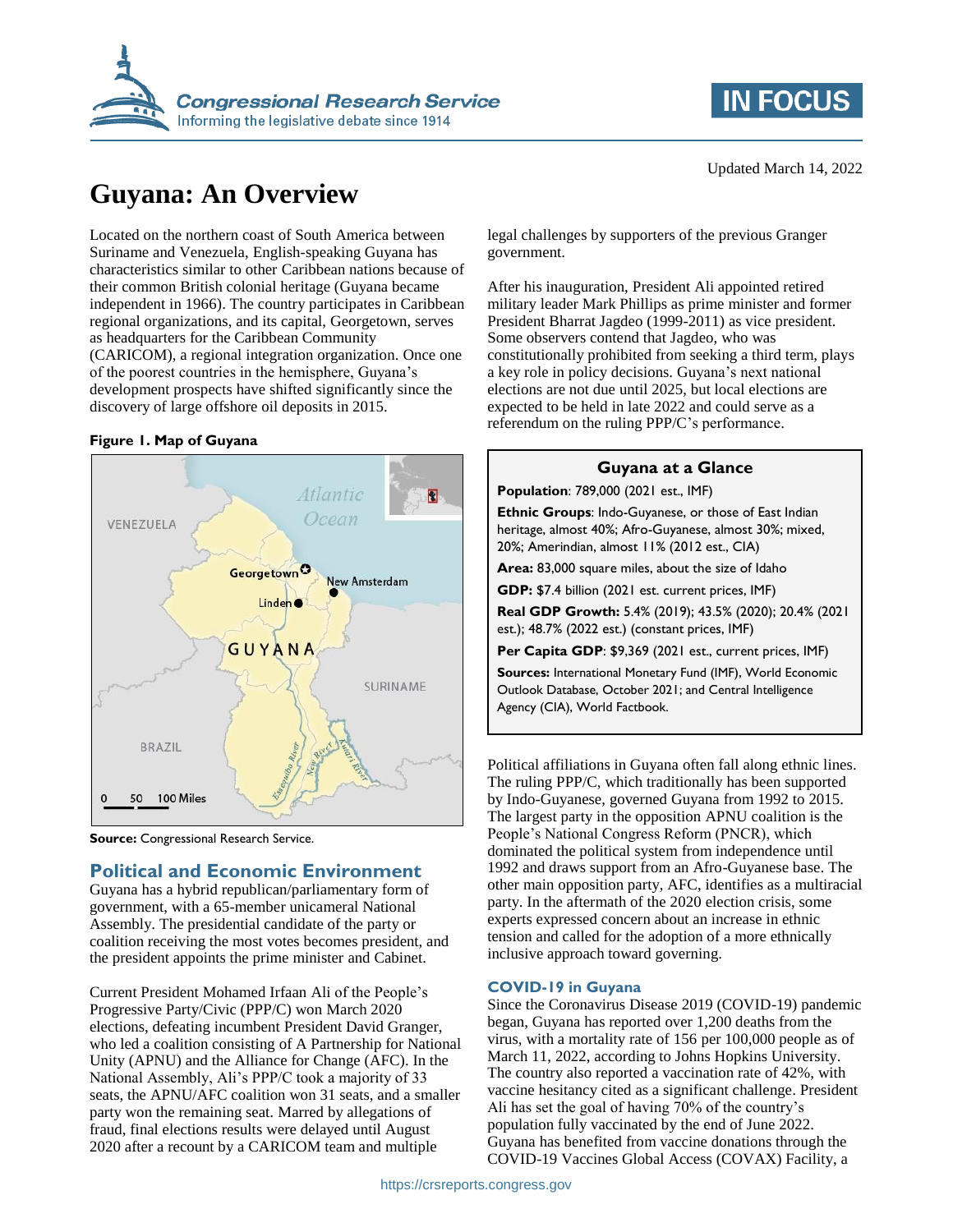mechanism developed by global health organizations to facilitate equitable distribution of vaccines. It also has received vaccine donations bilaterally outside of COVAX, including from the United States (see below).

#### **Oil Changes Guyana's Economic Outlook**

Guyana's economy traditionally was based on agriculture (rice and sugar) and mining (gold and bauxite), but the discovery of significant amounts of offshore oil bolstered the country's development prospects. ExxonMobil leads a consortium that includes Hess and China National Offshore Oil Corporation and has been involved in oil and gas exploration in Guyana since 2008. Since 2015, the consortium has identified 18 commercially viable discoveries in the Stabroek Block, about 120 miles offshore. Production began in December 2019, reached 120,000 barrels of oil per day (b/d) in 2021, is expected to reach 340,000 b/d in 2022, and could reach 1.2 million b/d by 2027, according to ExxonMobil. Recoverable oil in the Stabroek Block is estimated at some 10 billion barrels. ExxonMobil is also the operator in two other offshore oil blocks in Guyana, and the government plans to auction new blocks for offshore oil exploration later in 2022.

Guyana's oil production has enabled the country to withstand much of the economic fallout from the pandemic. In 2020, despite a global recession, Guyana's economy grew almost 44%. The International Monetary Fund estimates 20.4% growth in 2021 and projects almost 49% growth in 2022. In 2019, Guyana's National Assembly approved legislation establishing the Natural Resource Fund (NRF), a sovereign wealth fund for managing the country's oil wealth. In December 2021, the government approved legislation amending the NRF's regulatory framework, maintaining the action would ensure greater transparency and accountability of NRF funds. Guyana's 2022 budget is the first benefitting from NRF financing, which the government maintains will support infrastructure investments, including in energy and transportation, and social expenditures in health and education.

### **U.S.-Guyana Relations**

U.S. relations with Guyana improved in the early 1990s when the government moved away from one-party domination of the political system and embraced a market economy and free and fair elections. Today, according to the State Department, U.S. policy toward Guyana seeks to support robust and sustainable democratic institutions, an empowered civil society, economic growth and development, and stability and security.

In the aftermath of the March 2020 elections, U.S. Ambassador Sarah-Ann Lynch and the heads of mission from Canada, the United Kingdom (UK), and the European Union (EU) played a major role in supporting a recount and pressing for a resolution. In July 2020, the State Department imposed visa restrictions on several unnamed Guyanese individuals for undermining democracy. Upon the resolution of the crisis in August 2020, the U.S., UK, Canadian, and EU ambassadors issued a joint statement that congratulated President Ali, thanked President Granger for accepting the results, and looked forward to seeing the new government "reach across political divisions to unite Guyanese of all ethnicities, races, and regions."

Secretary of State Antony Blinken met in a virtual roundtable with CARICOM foreign ministers in April 2021 and expressed commitment to work with Caribbean countries to respond to the pandemic, promote regional recovery, and cooperate on increasing climate resilience and strengthening security, democratic values, and human rights. In May 2021, Blinken lauded Guyana's hosting of the annual Tradewinds Caribbean joint security exercises in 2021, sponsored by the U.S. Southern Command, as a reflection of the strong U.S.-Guyana security partnership.

**Trade.** As Guyana has become an oil-producing nation, trade with the United States has increased significantly. The United States ran a trade deficit of \$1.25 billon with Guyana in 2021, with U.S. exports valued at \$991 million, up 51% from 2020, and U.S. imports valued at \$2.2 billion, up 200% from 2020 (oil and gas accounted for almost 93%). Since 1988, Guyana has been a beneficiary of the Caribbean Basin Economic Recovery Act (P.L. 98-67, as amended, with no expiration), a preferential trade program for Caribbean imports. Since 2000, it has been a beneficiary of the Caribbean Basin Trade Partnership Act (Title II of P.L. 106-200, which has been extended through September 2030), a program that provides enhanced tariff preferences for certain imports from the region, including goods made with U.S. yarns, fabrics, and threads.

**U.S. Foreign Aid.** The United States provided \$7.8 million in assistance to Guyana in FY2020 from all U.S. agencies (https://foreignassistance.gov/cd/guyana/, latest full-year available). The top categories included support for health, education, and environmental programs; strengthening government institutions and civil society; military education and training; and humanitarian assistance for Venezuelan migrants (estimated to number 24,500 in February 2022).

Among various U.S. aid programs, Guyana has received assistance since 2004 to combat HIV/AIDS through the President's Emergency Plan for AIDS Relief program. Since 2009, it has benefited from assistance provided through the Caribbean Basin Security Initiative (CBSI), a U.S. regional aid program to help combat the drug trade and improve citizen security. CBSI support has included providing patrol boats, training, and equipment for police and customs units and assistance for youth programs and juvenile justice reform. Before the suspension of a Peace Corps program due to COVID-19, Guyana hosted over 60 volunteers working on education, health, and environmental projects.

The United States also has provided assistance to help Guyana respond to the COVID-19 pandemic, donating vaccination tents, freezers for vaccine storage, and personal protective equipment and providing support to combat vaccine hesitancy. To date, the United States has donated almost 300,000 vaccine doses to Guyana, including through COVAX.

For additional information, see CRS In Focus IF10789, *Caribbean Basin Security Initiative*.

**Mark P. Sullivan**, Specialist in Latin American Affairs **Joshua Klein**, Presidential Management Fellow